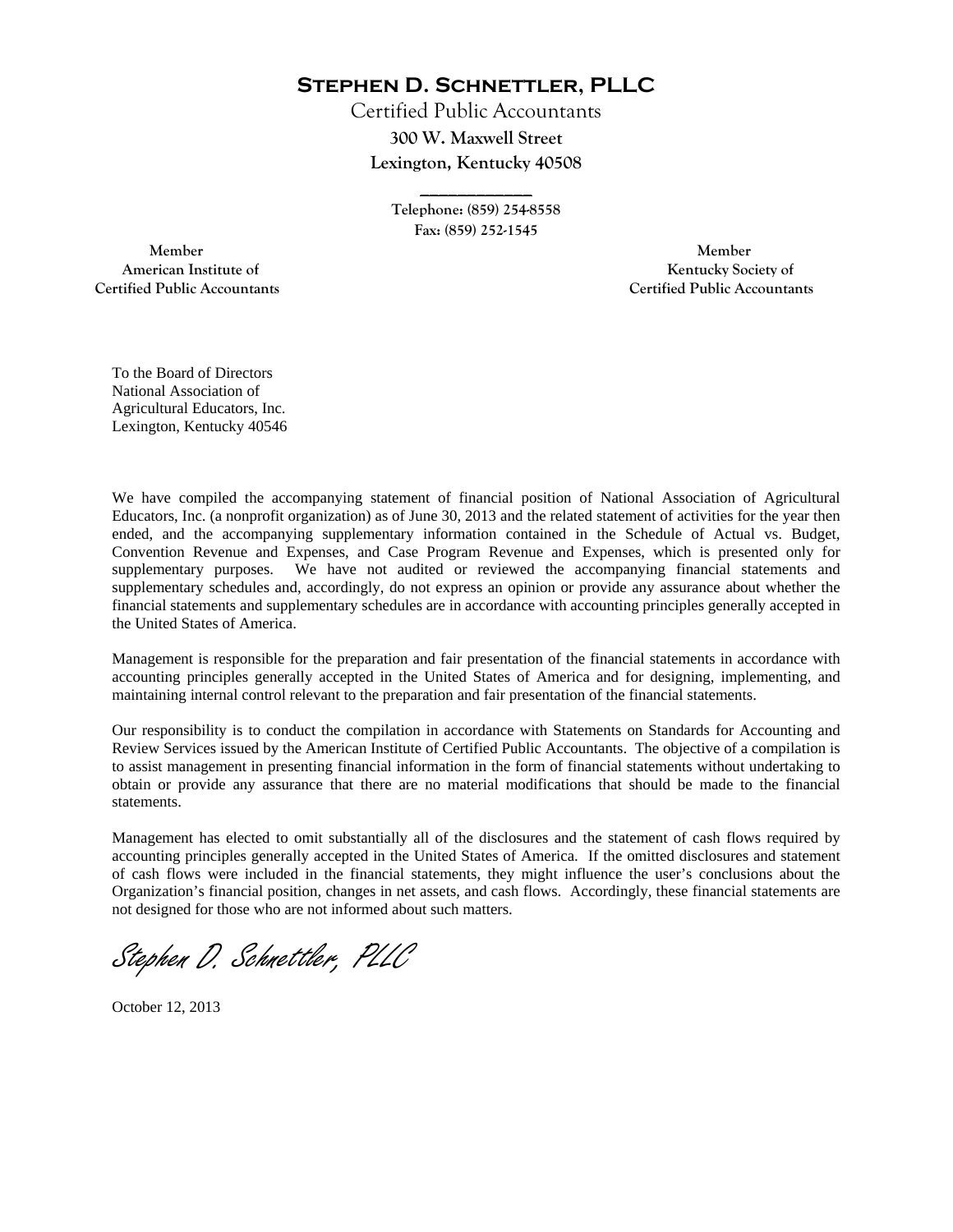## NATIONAL ASSOCIATION OF AGRICULTURAL EDUCATORS, INC. **Statement of Financial Position** June 30, 2013

| <b>ASSETS</b>                         |                 |
|---------------------------------------|-----------------|
| Cash on deposit                       | \$<br>224,338   |
| Investments - operating fund          | 479,831         |
| Investments - life membership fund    | 171,438         |
| Investments - reserve fund            | 86,605          |
| Accounts receivable                   | 337,126         |
| Prepaid expenses                      | 12,631          |
| Property and equipment - CASE         | 893             |
| Property and equipment                | 11,754          |
| <b>TOTAL ASSETS</b>                   | \$<br>1,324,616 |
| <b>LIABILITIES AND NET ASSETS</b>     |                 |
| <b>LIABILITIES</b>                    |                 |
| Accounts payable                      | \$<br>159,312   |
| Accrued expenses                      | 96,990          |
| Deferred revenue                      | 274,955         |
| Accrued leave payable                 | 31,422          |
| Other current liabilities             | 5,728           |
| <b>TOTAL LIABILITIES</b>              | 568,407         |
| <b>NET ASSETS</b>                     |                 |
| Unrestricted net assets:              |                 |
| Current operation                     | 588,329         |
| Board designated for special purposes | 158,131         |
| Temporarily restricted net assets     | 1,447           |
| <b>CASE Project</b>                   | 8,302           |
| <b>TOTAL NET ASSETS</b>               | 756,209         |
| TOTAL LIABILITIES AND NET ASSETS      | \$<br>1,324,616 |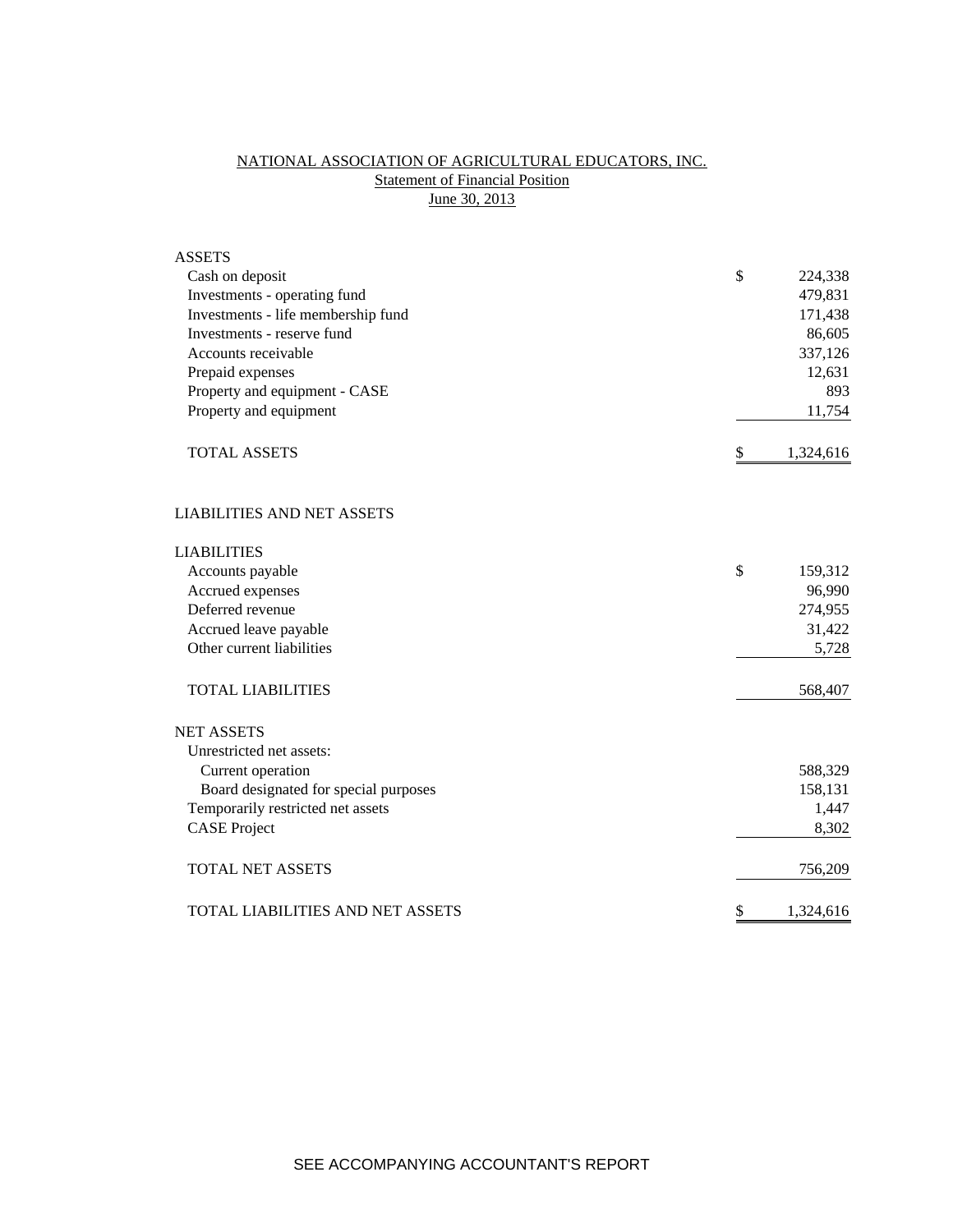#### NATIONAL ASSOCIATION OF AGRICULTURAL EDUCATORS, INC. Statement of Activities For the Year Ended June 30, 2013

|                                       | Unrestricted          |           |    |                            |                           |       |                 |    |           |  |
|---------------------------------------|-----------------------|-----------|----|----------------------------|---------------------------|-------|-----------------|----|-----------|--|
|                                       | Current<br>Operations |           |    | <b>Board</b><br>Designated | Temporarily<br>Restricted |       | CASE<br>Project |    | Total     |  |
| Revenue, Gains and Losses             |                       |           |    |                            |                           |       |                 |    |           |  |
| Membership dues                       | \$                    | 412,360   | \$ | 4.800                      | \$                        |       | \$              | \$ | 417,160   |  |
| Convention registration               |                       | 94,847    |    |                            |                           |       |                 |    | 94,847    |  |
| Sponsorship and awards                |                       | 18,850    |    |                            |                           |       |                 |    | 18,850    |  |
| Merchandise sales                     |                       | 9,076     |    |                            |                           |       |                 |    | 9,076     |  |
| Contributions                         |                       |           |    |                            |                           | 695   |                 |    | 695       |  |
| Management fees                       |                       | 88,969    |    |                            |                           |       |                 |    | 88,969    |  |
| Net realized and unrealized           |                       |           |    |                            |                           |       |                 |    |           |  |
| gains (losses) on securities          |                       | 83,089    |    |                            |                           |       |                 |    | 83,089    |  |
| Interest and dividends                |                       | 3,158     |    |                            |                           |       |                 |    | 3,158     |  |
| FFA Foundation projects               |                       | 130,695   |    |                            |                           |       |                 |    | 130,695   |  |
| CASE Program income                   |                       |           |    |                            |                           |       | 1,517,165       |    | 1,517,165 |  |
| Other income                          |                       | 384,101   |    |                            |                           |       |                 |    | 384,101   |  |
| Total Revenue, Gaines and Losses      |                       | 1,225,145 |    | 4,800                      |                           | 695   | 1,517,165       |    | 2,747,805 |  |
| Net Assets Released from Restrictions |                       |           |    |                            |                           |       |                 |    |           |  |
| Total Revenue, Gains and Losses       |                       |           |    |                            |                           |       |                 |    |           |  |
| and Reclassifications                 |                       | 1,225,145 |    | 4,800                      |                           | 695   | 1,517,165       |    | 2,747,805 |  |
| Expenses                              |                       |           |    |                            |                           |       |                 |    |           |  |
| General expenses                      |                       | 955,360   |    |                            |                           |       |                 |    | 955,360   |  |
| FFA Foundation projects               |                       | 119,773   |    |                            |                           |       |                 |    | 119,773   |  |
| <b>CASE</b> Program expenses          |                       |           |    |                            |                           |       | 1,591,389       |    | 1,591,389 |  |
| Convention expenses                   |                       | 113,962   |    |                            |                           |       |                 |    | 113,962   |  |
| Total expenses                        |                       | 1,189,095 |    |                            |                           |       | 1,591,389       |    | 2,780,484 |  |
| INCREASE (DECREASE) IN NET ASSETS     |                       | 36,050    |    | 4,800                      |                           | 695   | (74, 224)       |    | (32,679)  |  |
| NET ASSETS AT BEGINNING OF PERIOD     |                       | 552,279   |    | 153,331                    |                           | 752   | 82,526          |    | 788,888   |  |
| NET ASSETS AT END OF PERIOD           | \$                    | 588,329   | \$ | 158,131                    | \$                        | 1,447 | \$<br>8,302     | \$ | 756,209   |  |

SEE ACCOMPANYING ACCOUNTANT'S REPORT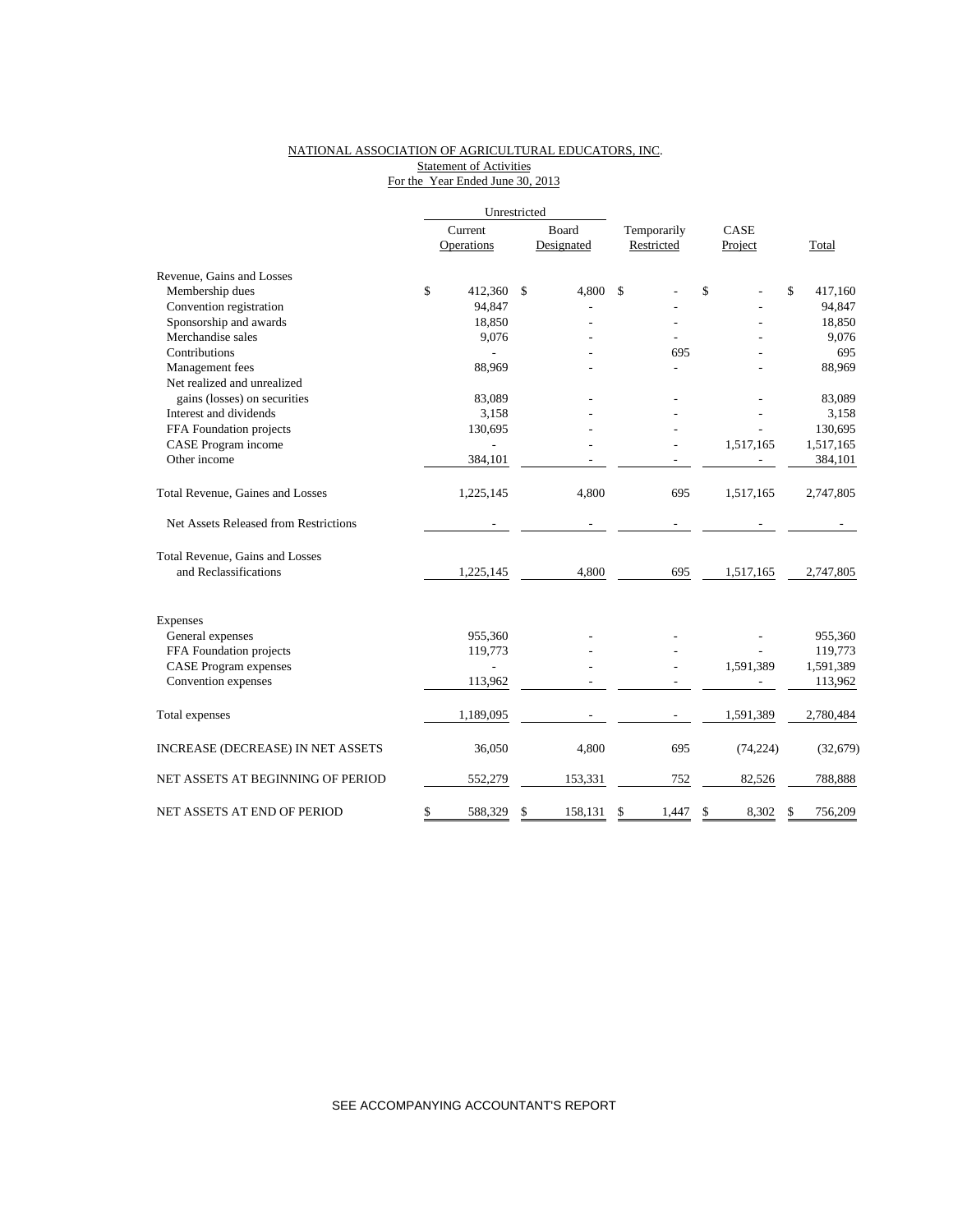#### NATIONAL ASSOCIATION OF AGRICULTURAL EDUCATORS, INC. For the One and Twelve Months Ended June 30, 2013 Schedule of Actual vs. Budget

|                                                                 | <b>MONTH</b><br><b>ACTUAL</b>     |      | <b>MONTH</b><br><b>BUDGET</b> | <b>MONTH</b><br><b>VARIANCE</b> | YEAR TO DATE<br><b>ACTUAL</b> | <b>YEAR</b><br><b>BUDGET</b> | YEAR<br><b>VARIANCE</b>  |
|-----------------------------------------------------------------|-----------------------------------|------|-------------------------------|---------------------------------|-------------------------------|------------------------------|--------------------------|
| <b>REVENUE</b>                                                  |                                   |      |                               |                                 |                               |                              |                          |
| Member dues                                                     | \$<br>10,870                      | - \$ | 32,194                        | \$<br>$(21,324)$ \$             | 388,660                       | <sup>\$</sup><br>386,325     | <sup>\$</sup><br>2,335   |
| Corporate membership dues                                       | 8,250                             |      | 2,375                         | 5,875                           | 28,500                        | 28,500                       | $\overline{\phantom{a}}$ |
| <b>NSTA Dues</b><br>Delmar scholarships                         | $\overline{\phantom{a}}$<br>7,500 |      | ÷<br>625                      | 6,875                           | 7,500                         |                              | ٠<br>÷,                  |
|                                                                 | 17,793                            |      | 7,500                         | 10,293                          | 88,969                        | 7,500<br>90,000              | (1,031)                  |
| Foundation management fees<br>MBNA affinity credit card program | ÷.                                |      | ÷.                            | ä,                              | ٠                             |                              | ٠                        |
| Toyota vehicle lease management fee                             | $\overline{\phantom{a}}$          |      | $\overline{\phantom{a}}$      | ä,                              | ٠                             |                              |                          |
| Interest and dividends                                          | 114                               |      | 833                           | (719)                           | 2,298                         | 10,000                       | (7,702)                  |
| Net realized and unrealized                                     |                                   |      |                               |                                 |                               |                              |                          |
| gains (losses) on securities                                    | (14, 476)                         |      | 2,583                         | (17,059)                        | 83,089                        | 31,000                       | 52,089                   |
| Merchandise sales                                               | 4,059                             |      | 708                           | 3,351                           | 9,076                         | 8,500                        | 576                      |
| Investment income, Life Fund                                    | 86                                |      | 333                           | (247)                           | 860                           | 4,000                        | (3, 140)                 |
| Contributions, Legislative Fund                                 |                                   |      | $\sim$                        | $\overline{\phantom{a}}$        | 695                           | $\overline{\phantom{a}}$     | 695                      |
| Miscellaneous income                                            | $\overline{\phantom{a}}$          |      | 500                           | (500)                           | 5,272                         | 6,000                        | (728)                    |
| Scholarship raffle proceeds                                     | $\overline{a}$                    |      | 167                           | (167)                           |                               | 2,000                        | (2,000)                  |
| National Teach Ag Campaign                                      | 19,980                            |      | ä,                            | 19,980                          | 126,861                       | 90,000                       | 36,861                   |
| Teacher crisis fund                                             | $\overline{\phantom{a}}$          |      |                               | $\overline{a}$                  | 5,042                         | $\overline{\phantom{0}}$     | 5,042                    |
| <b>BFRDP</b> Grant                                              | 22,507                            |      | $\overline{a}$                | 22,507                          | 22,507                        | L,                           | 22,507                   |
| AEM business manager stipend                                    | $\overline{\phantom{a}}$          |      | 333                           | (333)                           | 4,000                         | 4,000                        | ÷.                       |
| GMAC SmartEdge program                                          |                                   |      | ÷,                            | L,                              | ٠                             | $\overline{a}$               | ä,                       |
| Webinar revenue                                                 |                                   |      |                               | L,                              |                               | $\overline{a}$               |                          |
| DuPont Agrisciense                                              | 17,741                            |      |                               | 17,741                          | 141,086                       | ÷.                           | 141,086                  |
| <b>NPS</b>                                                      | ٠                                 |      | ٠                             | L,                              |                               | ٠                            |                          |
| State website development                                       |                                   |      |                               |                                 | 800                           | L,                           | 800                      |
| Hurricane relief                                                |                                   |      |                               |                                 |                               | $\overline{\phantom{a}}$     |                          |
| CASE management fee                                             | 20,000                            |      | ÷,                            | 20,000                          | 20,000                        |                              | 20,000                   |
| Council MMM management fee                                      | $\overline{\phantom{a}}$          |      | ÷,                            | $\overline{\phantom{a}}$        | 5,000                         | 5,000                        | ÷,                       |
| FFA Foundation project - TTTK                                   | 4,027                             |      | 3,875                         | 152                             | 48,710                        | 46,500                       | 2,210                    |
| FFA Foundation project - OPAP                                   | 1,702                             |      | 1,000                         | 702                             | 11,420                        | 12,000                       | (580)                    |
| FFA Foundation project - OMSP                                   | $\overline{\phantom{a}}$          |      | 1,000                         | (1,000)                         | 8,491                         | 12,000                       | (3,509)                  |
| FFA Foundation project - OT                                     | 1,702                             |      | 917                           | 785                             | 11,752                        | 11,000                       | 752                      |
| FFA Foundation project - OYM                                    | 3,530                             |      | 917                           | 2,613                           | 13,215                        | 11,000                       | 2,215                    |
| FFA Foundation project - Lifetime Achievement                   | ÷,                                |      | 208                           | (208)                           | 1,994                         | 2,500                        | (506)                    |
| FFA Foundation project - Outstanding Service Citation           |                                   |      | 205                           | (205)                           | 1,176                         | 2,460                        | (1, 284)                 |
| FFA Foundation teacher workshop                                 |                                   |      | 958                           | (958)                           | 1,094                         | 11,500                       | (10, 406)                |
| FFA Foundation internet café<br>FFA Foundation Pfizer classroom |                                   |      | 500<br>833                    | (500)<br>(833)                  | 11,085<br>4,243               | 6,000<br>10,000              | 5,085<br>(5,757)         |
| FFA Foundation Regional Grants Revenue                          |                                   |      | 1,500                         | (1,500)                         |                               | 18,000                       | (18,000)                 |
| FFA Foundation Agriscience Teacher                              | $\overline{a}$                    |      | 1,562                         | (1, 562)                        | 17,515                        | 18,740                       | (1,225)                  |
| FFA Foundation NATAA/NAII                                       |                                   |      | 10,000                        | (10,000)                        |                               | 120,000                      | (120,000)                |
| CASE program net income                                         | (390,078)                         |      | $\overline{\phantom{a}}$      | (390,078)                       | (74, 224)                     | ÷,                           | (74, 224)                |
| Convention net income                                           | ä,                                |      | 4,463                         | (4, 463)                        | 45,768                        | 44,560                       | 1,208                    |
| TOTAL REVENUE                                                   | (264, 693)                        |      | 76,089                        | (340, 782)                      | 1,042,454                     | 999,085                      | 43,369                   |
|                                                                 |                                   |      |                               |                                 |                               |                              |                          |
| <b>EXPENSES</b>                                                 |                                   |      |                               |                                 |                               |                              |                          |
| <b>Salaries</b>                                                 | 66,033                            |      | 24,792                        | 41,241                          | 323,665                       | 297,506                      | 26,159                   |
| Taxes and benefits                                              | 5,007                             |      | 6,501                         | (1, 494)<br>468                 | 73,406                        | 78,011                       | (4,605)                  |
| Computer service<br>Telephone                                   | 1,010<br>336                      |      | 542<br>417                    | (81)                            | 6,035<br>3,279                | 6,500<br>5,000               | (465)<br>(1, 721)        |
|                                                                 |                                   |      | 1,104                         |                                 | 13,500                        |                              | 250                      |
| Accounting<br>Depreciation                                      | 500<br>355                        |      | 583                           | (604)<br>(228)                  | 3,229                         | 13,250<br>7,000              | (3, 771)                 |
| Rent                                                            | 2,500                             |      | 625                           | 1,875                           | 2,500                         | 7,500                        | (5,000)                  |
| Insurance                                                       | (2, 435)                          |      | 500                           | (2,935)                         | 4,076                         | 6,000                        | (1, 924)                 |
| Legal                                                           | 195                               |      | 83                            | 112                             | 1,035                         | 1,000                        | 35                       |
| Office Supplies                                                 | 1,061                             |      | 583                           | 478                             | 10,736                        | 7,000                        | 3,736                    |
| Bank charges and investment fees                                | 12                                |      | $\,$ 8 $\,$                   | $\overline{4}$                  | 6,317                         | 100                          | 6,217                    |
| Printing, general                                               | $\overline{\phantom{a}}$          |      | 333                           | (333)                           | 3,082                         | 4,000                        | (918)                    |
| Staff training                                                  | $\overline{\phantom{a}}$          |      | 42                            | (42)                            | 189                           | 500                          | (311)                    |
| Taxes and licenses                                              | $\overline{\phantom{a}}$          |      | 8                             | (8)                             | 35                            | 100                          | (65)                     |
| Membership and contributions                                    | ÷,                                |      | 1,667                         | (1,667)                         | 16,465                        | 20,000                       | (3, 535)                 |
| Travel, staff                                                   | 6,669                             |      | 2,083                         | 4,586                           | 35,121                        | 25,000                       | 10,121                   |
| Promotion and marketing                                         | 610                               |      | 1,000                         | (390)                           | 13,121                        | 12,000                       | 1,121                    |
| Merchandise and diaries                                         | $\overline{\phantom{a}}$          |      | 500                           | (500)                           | 7,064                         | 6,000                        | 1,064                    |
| Photocopying                                                    | i,                                |      | 8                             | (8)                             | $\overline{\phantom{a}}$      | 100                          | (100)                    |
| Postage, general                                                | 1,293                             |      | 500                           | 793                             | 5,868                         | 6,000                        | (132)                    |
| Professional liability insurance                                | $\overline{\phantom{a}}$          |      | 3,111                         | (3, 111)                        | 36,610                        | 37,335                       | (725)                    |
| Public relations                                                | ÷,                                |      | 50                            | (50)                            | 1,180                         | 600                          | 580                      |
| Scholarships                                                    | $\overline{\phantom{a}}$          |      | 938                           | (938)                           | 10,500                        | 11,250                       | (750)                    |
| Travel, regional secretaries                                    | 2,645                             |      | 917                           | 1,728                           | 15,919                        | 11,000                       | 4,919                    |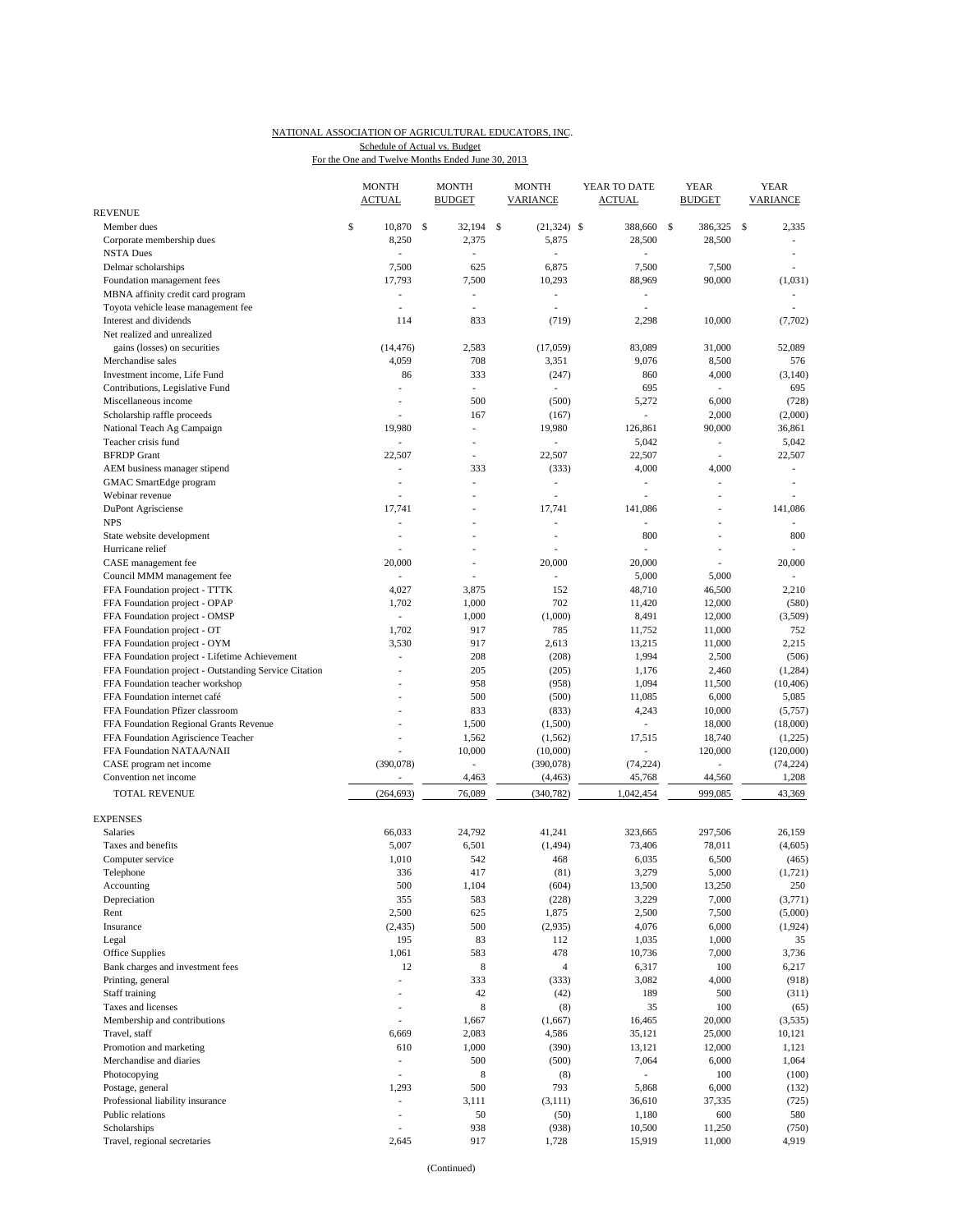### NATIONAL ASSOCIATION OF AGRICULTURAL EDUCATORS, INC. Schedule of Actual vs. Budget

For the One and Twelve Months Ended June 30, 2013

|                                                       | <b>MONTH</b>             | <b>MONTH</b>             | <b>MONTH</b>             | YEAR TO DATE             | <b>YEAR</b>    | <b>YEAR</b>                  |
|-------------------------------------------------------|--------------------------|--------------------------|--------------------------|--------------------------|----------------|------------------------------|
|                                                       | <b>ACTUAL</b>            | <b>BUDGET</b>            | <b>VARIANCE</b>          | <b>ACTUAL</b>            | <b>BUDGET</b>  | VARIANCE                     |
| Travel, board of directors                            | 12,805                   | 3,333                    | 9,472                    | 43,154                   | 40,000         | 3,154                        |
| Nat'l Teach Ag Campaign                               | 13,034                   | 7,500                    | 5,534                    | 119,506                  | 90,000         | 29,506                       |
| FFA Foundation project - TTTK                         | 27                       | 3.875                    | (3,848)                  | 45,016                   | 46,500         | (1,484)                      |
| FFA Foundation project - OPAP                         | 404                      | 1,000                    | (596)                    | 9,372                    | 12,000         | (2,628)                      |
| FFA Foundation project - OMSP                         |                          | 1,000                    | (1,000)                  | 10,464                   | 12,000         | (1, 536)                     |
| FFA Foundation project - OT                           |                          | 917                      | (917)                    | 9,300                    | 11,000         | (1,700)                      |
| FFA Foundation project - OYM                          |                          | 917                      | (917)                    | 8,390                    | 11,000         | (2,610)                      |
| FFA Foundation project - Lifetime achievement         |                          | 208                      | (208)                    | 1,793                    | 2,500          | (707)                        |
| FFA Foundation project - Outstanding service citation |                          | 205                      | (205)                    | 1,176                    | 2,460          | (1, 284)                     |
| FFA Foundation project - Smart Edge                   |                          | $\overline{\phantom{a}}$ | $\overline{\phantom{a}}$ | $\overline{\phantom{a}}$ | ä,             |                              |
| FFA Foundation teacher workshop                       |                          | 958                      | (958)                    | 1,094                    | 11,500         | (10, 406)                    |
| FFA Foundation internet café                          |                          | 500                      | (500)                    | 11,085                   | 6,000          | 5,085                        |
| FFA Foundation Pfizer Classroom                       |                          | 833                      | (833)                    | 4,243                    | 10,000         | (5,757)                      |
| FFA Foundation Regional Grants                        |                          | 1,500                    | (1,500)                  |                          | 18,000         | (18,000)                     |
| FFA Foundation Agrisciense Teachers                   |                          | 1,562                    | (1, 562)                 | 17,840                   | 18,740         | (900)                        |
| FFA Foundation NATAA/NAII                             |                          | 10,000                   | (10,000)                 |                          | 120,000        | (120,000)                    |
| DuPont Agriscience                                    | 23,626                   | ÷,                       | 23,626                   | 131,775                  |                | 131,775                      |
| GMAC SmartEdge program                                | ٠                        | $\overline{a}$           |                          | $\overline{a}$           | $\overline{a}$ | $\qquad \qquad \blacksquare$ |
| NPS expense                                           |                          | 667                      | (667)                    | 13,379                   | 8,000          | 5,379                        |
| Webinar expense                                       | 99                       | 100                      | (1)                      | 1,188                    | 1,200          | (12)                         |
| Teacher crisis fund                                   | (150)                    | ٠                        | (150)                    | 2,850                    |                | 2,850                        |
| Communities of practice expense                       | $\overline{a}$           | 917                      | (917)                    | 13,096                   | 11,000         | 2,096                        |
| Substitute teacher hire behinds                       |                          | 250                      | (250)                    |                          | 3,000          | (3,000)                      |
| <b>NSTA</b> dues                                      |                          |                          | ä,                       |                          |                |                              |
| <b>Bad</b> debts                                      |                          |                          |                          |                          |                |                              |
| Website                                               | 15,000                   |                          | 15,000                   | 15,000                   |                | 15,000                       |
| NATAA stipends                                        | 1,500                    |                          | 1,500                    | 8,875                    |                | 8,875                        |
| <b>BFRDP</b> expense                                  | 5,000                    |                          | 5,000                    | 10,000                   |                | 10,000                       |
| Contract labor                                        | 3,250                    |                          | 3,250                    | 3,250                    |                | 3,250                        |
| Miscellaneous                                         | $\overline{\phantom{a}}$ | ٠                        | $\overline{\phantom{a}}$ | 355                      |                | 355                          |
| TOTAL EXPENSES                                        | 160,386                  | 83,137                   | 77,249                   | 1,075,133                | 997,652        | 77,481                       |
| NET INCOME (LOSS)                                     | \$<br>$(425,079)$ \$     | $(7,048)$ \$             | $(418,031)$ \$           | $(32,679)$ \$            | 1,433          | (34, 112)<br>-S              |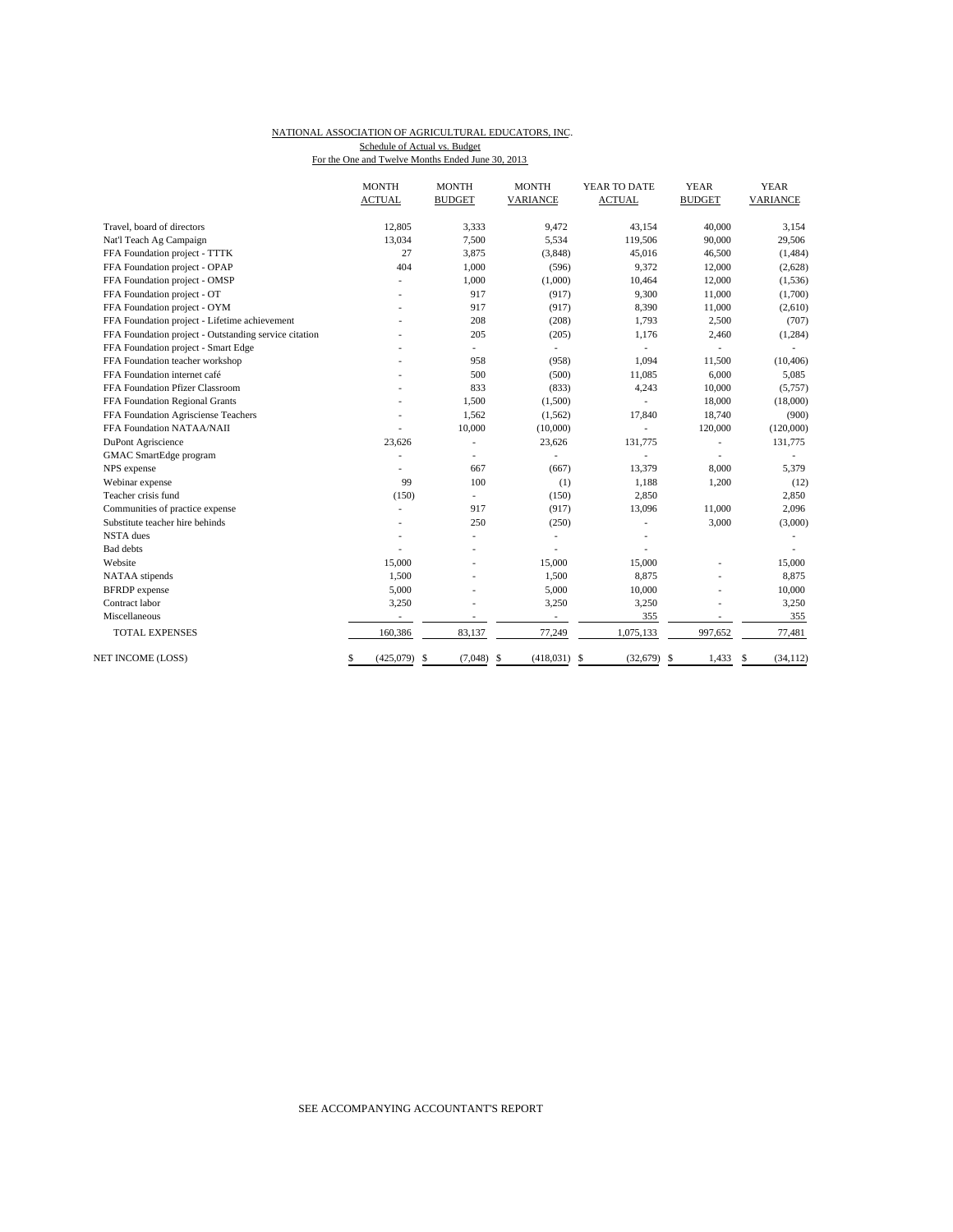#### NATIONAL ASSOCIATION OF AGRICULTURAL EDUCATORS, INC. Schedule of Convention Revenue and Expenses

For the One and Twelve Months Ended June 30, 2013

|                                           | <b>MONTH</b><br><b>ACTUAL</b> |                          | <b>MONTH</b><br><b>MONTH</b><br><b>SVARIANCE</b><br><b>BUDGET</b> |                          | YEAR TO DATE<br><b>ACTUAL</b> | <b>YEAR</b><br><b>BUDGET</b> | <b>YEAR</b><br><b>SVARIANCE</b> |                          |             |
|-------------------------------------------|-------------------------------|--------------------------|-------------------------------------------------------------------|--------------------------|-------------------------------|------------------------------|---------------------------------|--------------------------|-------------|
| <b>REVENUE</b>                            |                               |                          |                                                                   |                          |                               |                              |                                 |                          |             |
| Convention, registration                  | $\mathsf{\$}$                 |                          | $\mathsf{s}$                                                      | 7.083                    | $\mathbf S$<br>$(7,083)$ \$   |                              | 94,847                          | $\mathbf{s}$<br>85,000   | \$<br>9,847 |
| Convention, tickets/workshops             |                               |                          |                                                                   |                          |                               |                              |                                 |                          |             |
| Convention, trade show                    |                               |                          |                                                                   |                          |                               |                              | 600                             |                          | 600         |
| Convention - Ideas Unlimited              |                               |                          |                                                                   |                          |                               |                              |                                 |                          |             |
| <b>Convention - Teacher Mentor</b>        |                               |                          |                                                                   |                          |                               |                              |                                 |                          |             |
| Convention scholarship fund               |                               |                          |                                                                   |                          |                               |                              | 1,357                           |                          | 1,357       |
| Convention, sponsorships - FFA Foundation |                               |                          |                                                                   | 4,167                    | (4,167)                       |                              | 41,856                          | 50,000                   | (8, 144)    |
| Convention, host state social             |                               |                          |                                                                   | ÷.                       |                               |                              | 2,220                           |                          | 2,220       |
| Convention, sponsorships                  |                               |                          |                                                                   | 1,667                    | (1,667)                       |                              | 18,850                          | 20,000                   | (1, 150)    |
| TOTAL REVENUE                             |                               |                          |                                                                   | 12,917                   | (12, 917)                     |                              | 159,730                         | 155,000                  | 4,730       |
| <b>EXPENSES</b>                           |                               |                          |                                                                   |                          |                               |                              |                                 |                          |             |
| Convention, plaques and trophies          |                               |                          |                                                                   | 167                      | (167)                         |                              | 1,101                           | 2,000                    | (899)       |
| Convention, printing                      |                               |                          |                                                                   | $\overline{\phantom{0}}$ |                               |                              | 1,687                           |                          | 1,687       |
| Convention, miscellaneous                 |                               |                          |                                                                   | 83                       | (83)                          |                              | 184                             | 1,000                    | (816)       |
| Convention, awards                        |                               |                          |                                                                   | ٠                        | L.                            |                              | 8,994                           | 9,000                    | (6)         |
| Convention, photography                   |                               |                          |                                                                   | ÷,                       | ä,                            |                              |                                 |                          | ä,          |
| Convention, meal functions                |                               |                          |                                                                   | 417                      | (417)                         |                              | 11,714                          | 5,000                    | 6,714       |
| Convention, promotion and marketing       |                               |                          |                                                                   | 208                      | (208)                         |                              | 834                             | 2,500                    | (1,666)     |
| Convention, postage and shipping          |                               |                          |                                                                   | 125                      | (125)                         |                              | ÷.                              | 1,500                    | (1,500)     |
| Convention, equipment rental              |                               |                          |                                                                   | 1,250                    | (1,250)                       |                              | 17,508                          | 15,000                   | 2,508       |
| Convention, workshops                     |                               |                          |                                                                   |                          |                               |                              |                                 |                          |             |
| Convention, host state social             |                               |                          |                                                                   |                          |                               |                              | 2,220                           |                          | 2,220       |
| Convention, speakers                      |                               |                          |                                                                   |                          |                               |                              |                                 |                          |             |
| Convention, trade show expense            |                               |                          |                                                                   |                          |                               |                              |                                 |                          |             |
| Convention, tour expenses                 |                               |                          |                                                                   |                          |                               |                              |                                 |                          |             |
| Convention, committee expense             |                               |                          |                                                                   | 245                      | (245)                         |                              | 1.868                           | 2,940                    | (1,072)     |
| Convention, sponsorships - FFA Foundation |                               |                          |                                                                   | 4,167                    | (4,167)                       |                              | 44,856                          | 50,000                   | (5, 144)    |
| Convention, travel/board of directors     |                               |                          |                                                                   | 1,167                    | (1,167)                       |                              | 11,072                          | 14,000                   | (2,928)     |
| Convention, staff travel                  |                               |                          |                                                                   | 625                      | (625)                         |                              | 11,924                          | 7,500                    | 4,424       |
| Convention, other travel                  |                               |                          |                                                                   | $\overline{\phantom{a}}$ | ÷,                            |                              | $\overline{\phantom{a}}$        | $\overline{\phantom{a}}$ | $\sim$      |
| <b>TOTAL EXPENSES</b>                     |                               | $\overline{\phantom{a}}$ |                                                                   | 8,454                    | (8, 454)                      |                              | 113,962                         | 110,440                  | 3,522       |
| <b>NET INCOME (LOSS)</b>                  | \$                            |                          | \$                                                                | 4,463                    | \$<br>(4, 463)                | \$                           | 45,768                          | 44,560<br>\$             | 1,208<br>S  |